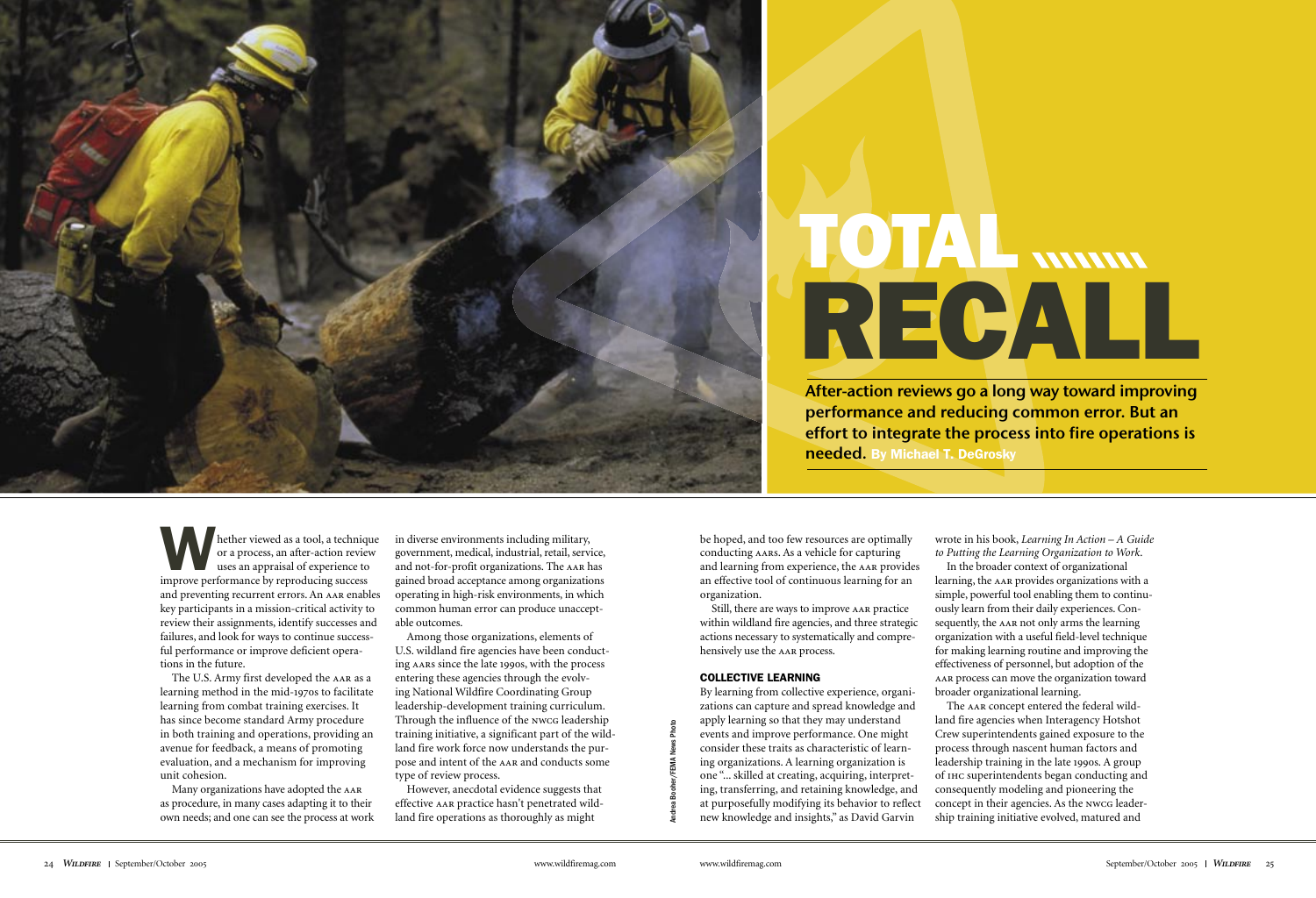

gained the full support of agency management, thousands of emerging leaders were introduced to the AAR process.

In 2002, the NWCG included AAR guidance in the Incident Response Pocket Guide and the Wildland Fire Lessons Learned Center began planning AAR train-the-trainer workshops. Owing to the success of these initiatives, a significant part of the wildland fire work force knows the purpose and intent of the AAR, and many crews, teams, modules and organizations conduct some type of AAR process.

However, while little hard data exists, field experience suggests that, while the AAR concept has made its way into fire agencies, skilled practice hasn't thoroughly penetrated wildland fire operations. While some resources have made the AAR routine and have become quite skilled at it, relatively few fire units are conducting AARS routinely or using optimal practice.

That isn't to suggest that the agencies have underachieved in their effort to adopt the AAR as a technique for reviewing experience with the intent of improving performance. Indeed, the AAR concept also evolved slowly (over 20 years) in the U.S. Army. AAR practice entered the wildland fire agencies via a grassroots effort. Much of this effort was directed at borrowing techniques from other industries and disciplines, with emphasis placed on rapid integration rather than optimal design, acceptance and performance.

**Irregular practice.** AAR conduct is irregular. Curt Braun of the University of Idaho surveyed 399 fire personnel on two Type-1 fires in 2003. When asked if they had ever participated in an AAR, .% of "overhead" respondents indicated that they had not. In contrast, % of responding agency hand crew personnel indicated that they had participated in an AAR. Conversely, only 16.6% of respondents from contract hand crews had been involved in the review process.

The dichotomies between agency hand crews and overhead and between agency and contract hand crews reflect the vector through which the process is entering the work environment, that being the nwcg leadership training curriculum. Braun also asked how many times the respondent had participated in an AAR that fire season but, unfortu-

## NO SMALL ACHIEVEMENT

Consequently, after a short five-year period, a significant portion of the wildland fire work force engages in some type of AAR process, though practical performance may be falling short of known best practices. Relatively little hard data exist to definitively describe the practical experience with the

method. However, available data suggest the following:

> **Informal practice.** When asked, a significant portion of fire personnel report that they use debriefing techniques other than the AAR, or informally conduct reviews without employing the practices established by the leadership training and published in the Incident Response Pocket Guide. For example, field interviews with 19 firefighters on a 2003 fire found only one respondent (the superintendent of a crew working toward status) familiar with, and routinely using, established AAR practice.

**Technique without context.** Fire agencies have adopted the AAR as a technique, not as a process within the context of, or contributing to, a broader organizational learning environment. It appears that many firefighters have been trained to understand the mechanics of AAR conduct as a procedure without embracing the desired outcome of the AAR, that being purposefully modified behavior reflecting insight and knowledge gained by reviewing experience. Consequently,

the benefits that have accrued have been sub-optimal.

> These findings align with those of a separate effort to interview eight experienced Type-2 crew bosses. While more

A similar field study found that the method might not have effectively penetrated the wildland fire-use environment. Findings from that incident suggest that very few wru resources are routinely conducting AARS as designed or intended. On the incident studied, observers saw little evidence that the process was being used as designed by the Fire Use Management Team, district personnel, experienced division supervisors, or by most line personnel. A few line resources and district personnel were conducting "standard" AARS.

nately, did not report the results due to problems with the data.

> As a result, though AAR practice has become widespread within NWCG member agencies, agency managers haven't actively encouraged or supported practice. In fact, uncoordinated management actions have, more often than not, interfered with organization-wide acceptance, integration and performance. Consequently, it should be no surprise that AARS are common practice in portions of the wildland fire work force while remaining nearly absent in

others, and that approaches to AAR conduct vary dramatically.

**Facilitation skills lacking.** More than 6,000 people have been exposed to the AAR concept through the NWCG leadership training curriculum and the L-380 (Fireline Leadership) training in particular. This training represents, by far, the most significant mechanism for introducing the AAR concept to fire personnel. However, it should be noted that this training primarily enables participants to understand the purpose of the AAR and prepares them to effectively participate in an AAR. The training does little to prepare participants to facilitate the process. AAR train-the-trainer workshops conducted by the Wildland Fire Lessons Learned Center strive to address that need but have reached very few people. AAR experts widely accept that skilled facilitation is essential to effective AAR practice.

There's an implication for future research here. While we know that fire crews have adopted the AAR, we don't know how routinely fire personnel engage in the AAR process. However, evidence suggests that AARS often are conducted as one-off, infrequent events, not routinely as a discipline or standard procedure. AARS contribute to performance best when seen, not as an event, but as an ongoing practice, a disciplined approach to improving performance over time.

> Braun reported that when asked to "Please give an example of one (or more) thing(s) you dislike about the AAR process" the responses of 84 survey participants ( $21\%$  of all participants) fit into one of five categories: ■ Unintended/undesirable effects,

- Time and timing issues,
- $\blacksquare$  Inappropriate AAR facilitation,
- Redundancy or
- Process modifications.

Braun categorized only 5% of responses to this question as "inappropriate AAR facilitation." However, on reexamination of the data, one realizes that the quality of AAR facilitation would bear directly on approximately % of the responses to this question.

Helibase personnel interviewed on this incident indicated that that they conducted debriefings using the form in the Interagency Helicopter Operations Guide, which is similar to the standard approach, but more specific to helicopter operations. However, notable was the fact that most personnel interviewed on this incident were unfamiliar with the terms "after-action review" or "AAR." While most indicated that they typically conduct some sort of debriefing with crew members on fire assignments, it appears that without using standard practice, these "AARS" may be missing the intended purpose of the process.

**After-action reviews provide**<br>
Mater-action **existed and the provide** debriefing techniques other than<br>
The debriefing techniques other than<br>
The debriefing techniques other than<br>
ODI **organizations with a simple, powerful tool enabling them to continuously learn from their daily experiences.** 

## OTHER DEBRIEFINGS

familiar with the existence of the process and IRPG guidance, only two of these eight crew bosses routinely used standard AAR practice as taught in the nwcG leadership training and found in the pocket guide. Like other personnel interviewed elsewhere, most either used debriefing techniques other than the AAR or informally conducted AARS without following standard practice as published in the pocket guide.

**Preparation not systematic.** Currently, no systematic approach exists for preparing agency personnel to use the AAR tool at multiple agency levels or across a full-range of work environments. As mentioned earlier, AAR practice entered the wildland fire agencies, first through a grassroots effort, and later via the NWCG leadership training curriculum and a small effort to conduct AAR train-the-trainer workshops. None of these efforts has sought, or received, a high level of management support or commitment.

# PRACTICE, PERFECT

Practical performance is falling short of known best practices. It appears that the time has come for the NWCG and its member agencies to enhance and intensify their effort if they are to realize the full benefit of the AAR process, both as a useful field-level technique for improving performance and as an element of



Email. sales@sei-ind.com



\* Apply to Forestry Tank**™** only